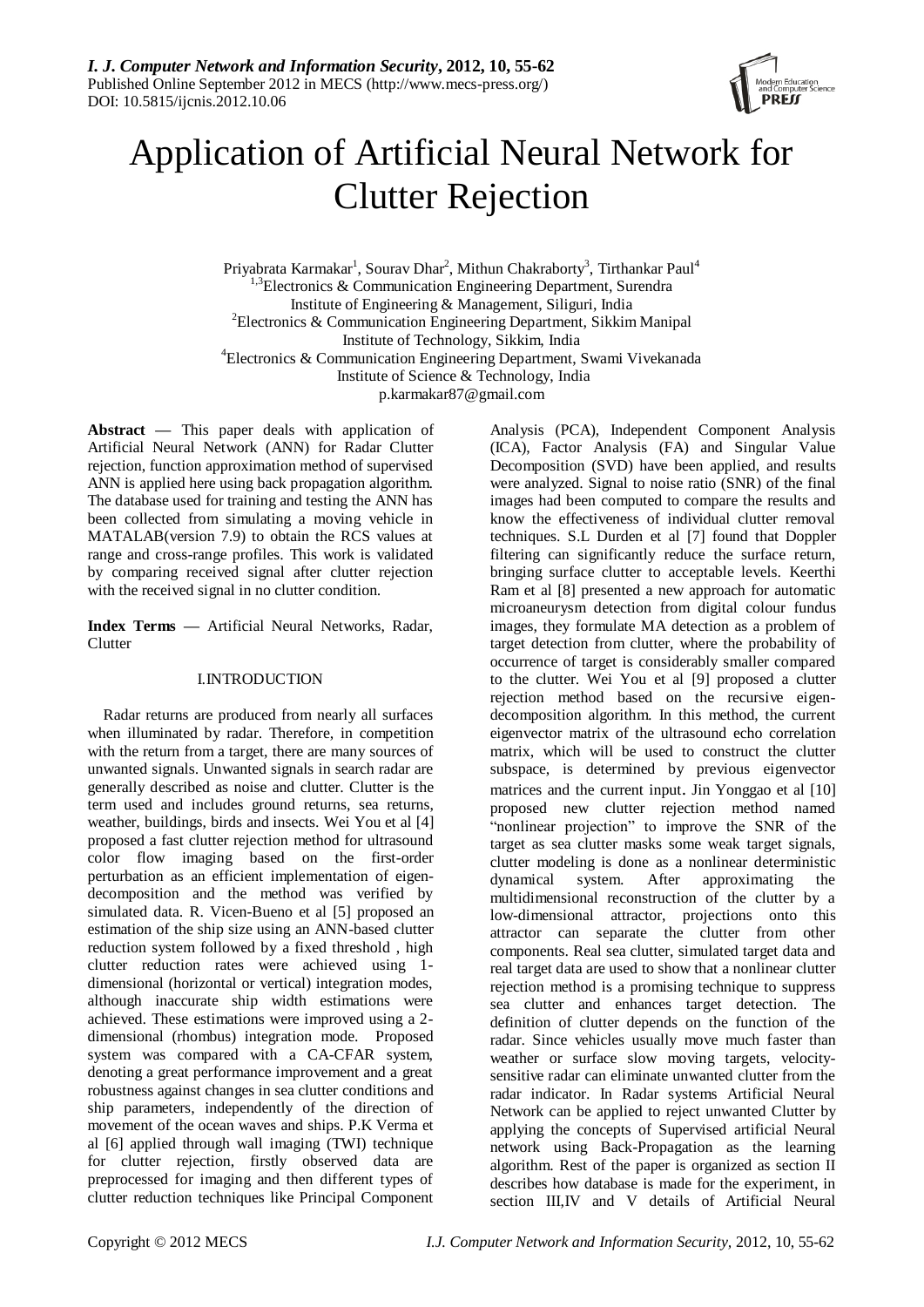Network, ANN architecture and pre and post processing of data are given respectively, Clutter model and Clutter rejection described in section VI and section VII respectively, in section VIII results are given and finally section IX concludes the paper.

# II. DATABASE

To collect data for training the network we have simulated a light vehicle using their structure in MATLAB to get the RCS values using the below figure,



Above figure is the side view of the corresponding vehicle. we can consider this side view image of the target as the combination of several rectangular, triangular and circular flat plate and if the RCS values for those flat plates can be calculated then it is easily possible to calculate the RCS values of our target of interest, RCS values for those flat plates can be given as in [1]. So the clutter-free RCS values for light vehicle at range and cross-range profile are obtained, for collection of range profile data we have taken twenty different frequency values within the range of (22 GHz to 29 GHz), and to collect cross-range profile data twenty different aspect angle values are taken within the range of (0 to 8 radian).This values of frequency and aspect angles are taken as input parameters to train the network whereas corresponding RCS values are taken as target to the network to be trained.

For simulating the network we have taken different values frequency and aspect angles which values are unseen to the network and those values fed in to the network as input during simulation of the network, after simulating the network we got the estimated RCS values for those input parameters.

# III. ARTIFICIAL NEURAL NETWORK

There is no universally accepted definition of neural network, in [2] neural network is a massively parallel distributed processor that has a natural propensity for storing experimental knowledge and making it available for use, it resembles brain in two ways i) knowledge is acquired by the network through learning process and ii) Interneuron connection strengths known as synaptic weights are used to store the knowledge. Learning in NN means a dynamic process which

modifies the weights of the network in some desirable way. There are two types of learning algorithms in ANN, supervised and unsupervised learning. In supervised learning the network is presented with both inputs and targets whereas in later it is presented with only inputs. The learning mechanism adopted by us is supervised and based on back propagation algorithm. Here the MSE between network output and the target is back propagated to the previous layers of the NN to minimize error by adjusting weights, the error minimization and weight updating has been implemented using gradient descent algorithm.

# IV. ANN ARCHITECTURE

We have chosen a multi layer feed forward neural network architecture [2 25 25 1] consisting of two hidden layers each of which are having twenty five neurons, input and output layers are having two and one neuron respectively, linear activation function is applied to the input layer neurons whereas non-linear tan-sigmoid activation function is applied to hidden layer neurons. 'newfit' function from the neural network toolbox of MATLAB is used here for the training of ANN.

| Number of neurons in input layer           | $\mathfrak{D}$  |
|--------------------------------------------|-----------------|
| Number of hidden layers                    | 2               |
| Number of neurons in each hidden<br>layers | 25              |
| Number of neurons in output layers         |                 |
| Input layer activation function            | Linear          |
| Hidden layer activation function           | Tan-<br>sigmoid |
| Output layer activation function           | Tan-<br>sigmoid |

## V. PRE PROCESSING AND POST PROCESSING OF DATA

Pre-processing of input or training data and target data includes normalization of the data within a specific range as the values in the input matrix and target vector are large enough, it may increase the complexity of the network. So it is preferable to normalize the values in the input matrix and target vector to map the dataset into a small range, There are many statistical data normalization methods available which can be applied to ANN, here the equation used for the normalization is given below,

$$
D = \frac{D_{current - value}}{D_{\text{max}}}
$$
 (1)

Where,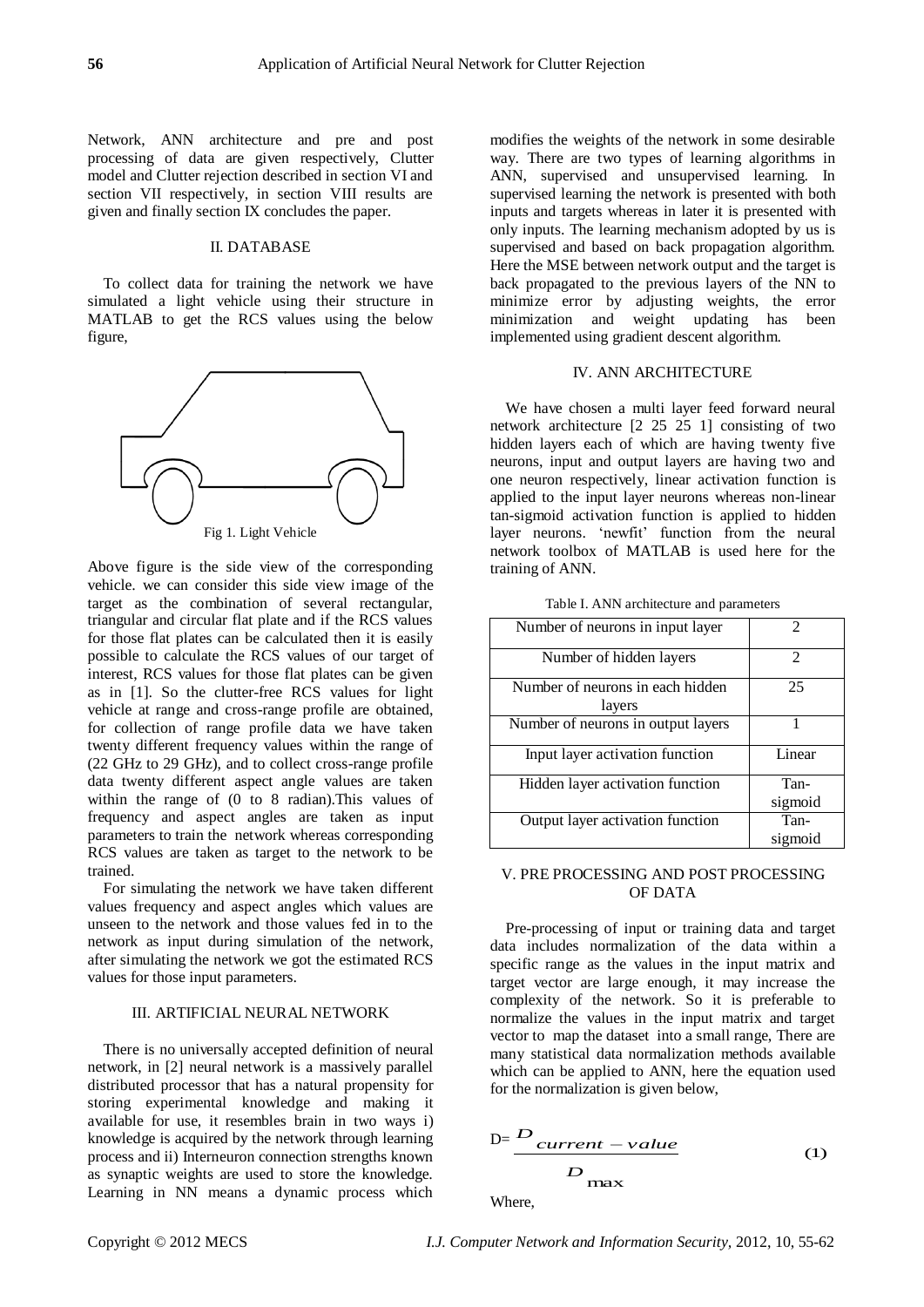D  $\rightarrow$  it is the element of input *current value*

matrix/target vector at a particular instant.

D  $\rightarrow$  maximum value of elements in the input max

matrix/target vector.

Post-processing of simulated data includes denormalization of the data to get back the data in it"s original range. Equation used for the de-normalization is given below,

$$
S = S
$$
  
current-value<sup>×D</sup> max (2)

Where,

 $\rightarrow$ *current value S* it is the element of

simulated data vector at a particular instant.

## VI. CLUTTER MODEL

The model for clutter used here is,

$$
\sigma_{clutter} = \frac{\sin(\theta)\cos(\theta)}{\sec(\theta)\tan(\theta)} \times \frac{\sqrt{f}}{2\pi}
$$
 (3)

Where,



Fig 2. Arrangement for Network training Fig 3. Arrangement for Clutter Rejection

#### VIII. RESULTS

At first neural network is trained using the training data, initial training parameters are listed in the table below

|  |  | TABLE II. Initial training parameters |
|--|--|---------------------------------------|
|  |  |                                       |

| Learning rate |          |
|---------------|----------|
| Time          | infinite |
| Epoch         | infinite |
| Error goal    | . റി     |

 $\theta \rightarrow$  Aspect angle  $f \rightarrow$  Frequency

Clutter RCS are taken in range and cross-range profile for the same values of frequency and aspect angle as for simulating the network, we named this as "Clutter Signal'.

#### VII. CLUTTER REJECTION

To reject Clutter first RCS values for Light Vehicle are stored in range and cross-range profile for the frequency and aspect angle as for simulating the network, we named this as "Original Signal", in Radar receiver "Original Signal" is received with added "Clutter Signal" we named this as "Cluttered Received Signal'

Cluttered Received Signal = Original Signal + Clutter Signal (4)

"Estimated Signal" is obtained by simulating the trained network as mentioned in article II. By comparing "Estimated Signal" with "Cluttered Received Signal"added "Clutter Signal" can be rejected from "Cluttered Received Signal". Added Clutter = Cluttered Received Signal – Estimated Signal (5)



Proper network training is justified by analysis of Performance Plot and Regression Plot

After training network parameters are listed in the table below

TABLE III. Network parameters after training

| Total time for training    | $1064 \text{ sec}$    |
|----------------------------|-----------------------|
| Total epochs run           | 168                   |
| <b>Overall Performance</b> | $8.59 \times 10^{-5}$ |
| (Error gradient)           |                       |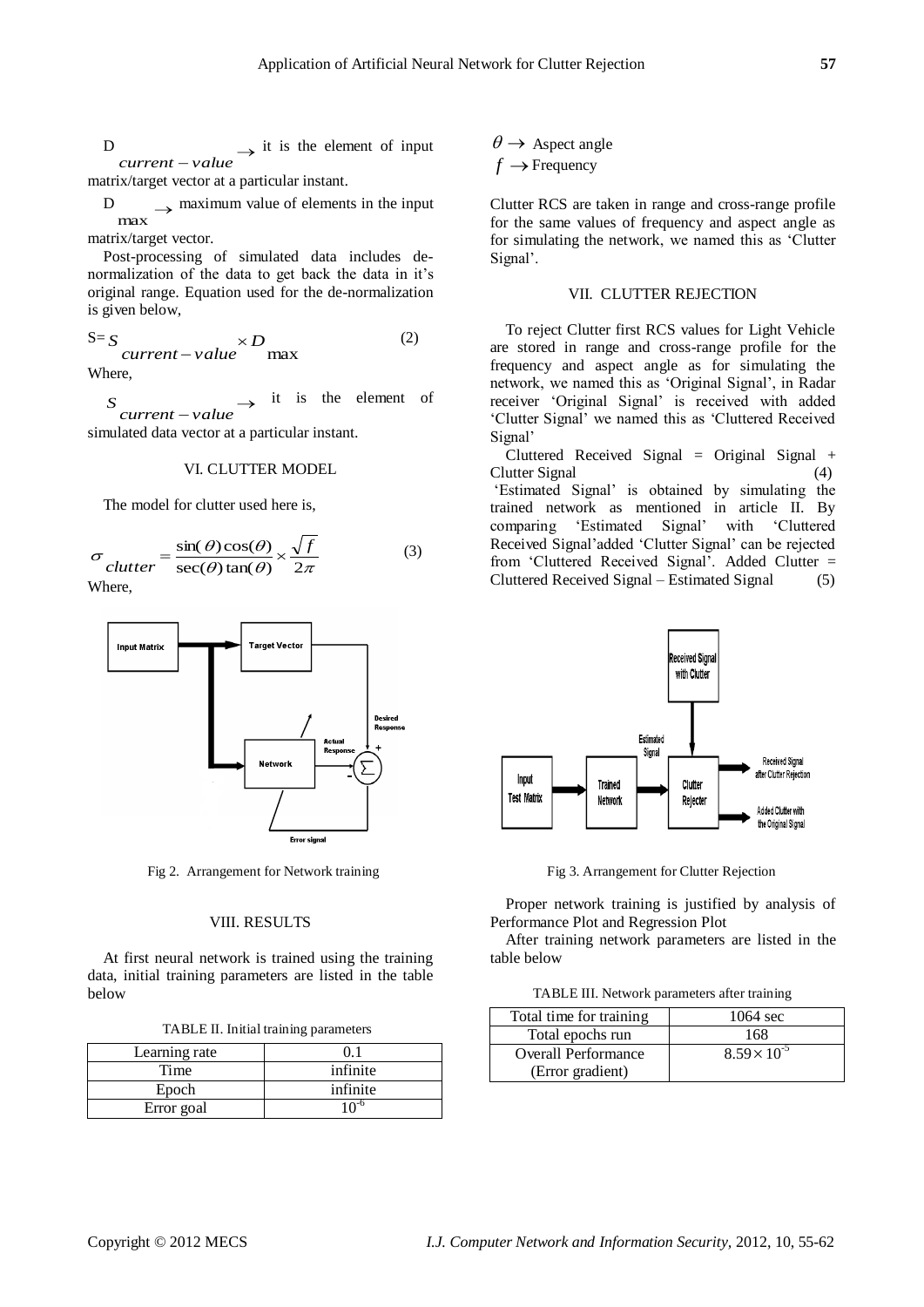

Figure 4. Performance Plot

| Table IV. Error gradient reached during different phases of |
|-------------------------------------------------------------|
| network training                                            |

| During training   | $10^{-6}$             |
|-------------------|-----------------------|
| During validation | $8 \times 10^{-2}$    |
| During testing    | $2 \times 10^{-3}$    |
| Overall           | $8.59 \times 10^{-5}$ |

From the performance plot and table IV it is clear that error goal reached during training and overall performance is also satisfactory.



Figure 5. Regression Plot

| Table V. Correlation coefficient 'R' for Regression          |  |
|--------------------------------------------------------------|--|
| analysis reached during different phases of network training |  |

| During training   | 0.9999  |
|-------------------|---------|
| During validation | 0.96605 |
| During testing    | 0.99264 |
| Overall           | 0.99044 |

Regression Plot is to perform a linear regression between the network outputs and the corresponding targets, from the Regression plot and table V it is clearly seen that the output tracks the targets very well for training, testing, and validation, and the R-value is over 0.99044 for the total response.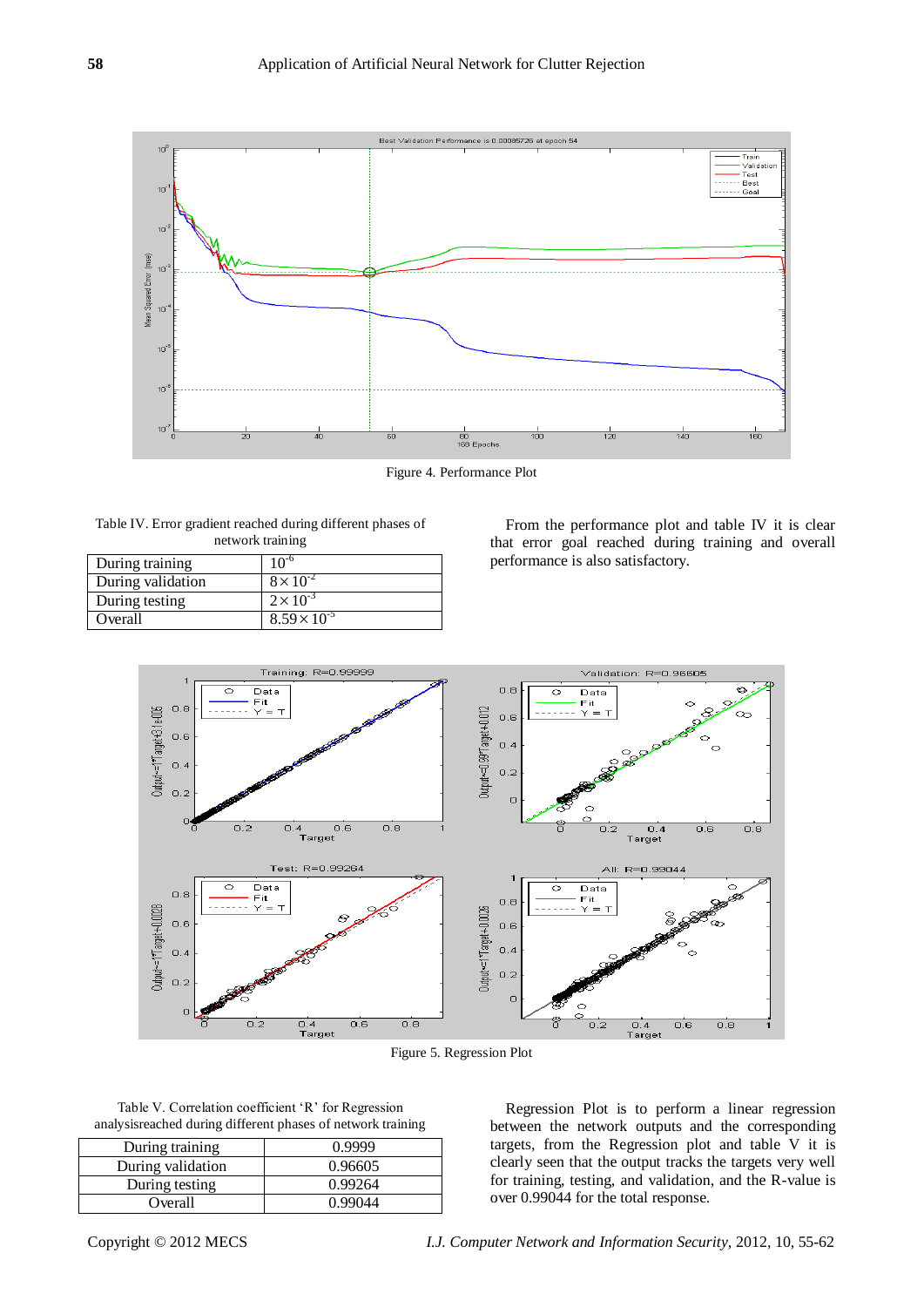After the network training is finished, using that trained network clutter is being rejected

Signal after Clutter rejection, Signal to Clutter ratio are shown in figures 6 to 11.

Original Signal without Clutter environment, Clutter Signal, Received Signal with added Clutter, Received



Figure 6. Original target returned signal in Clutter free environment



Figure 7. Clutter to be added with Original Signal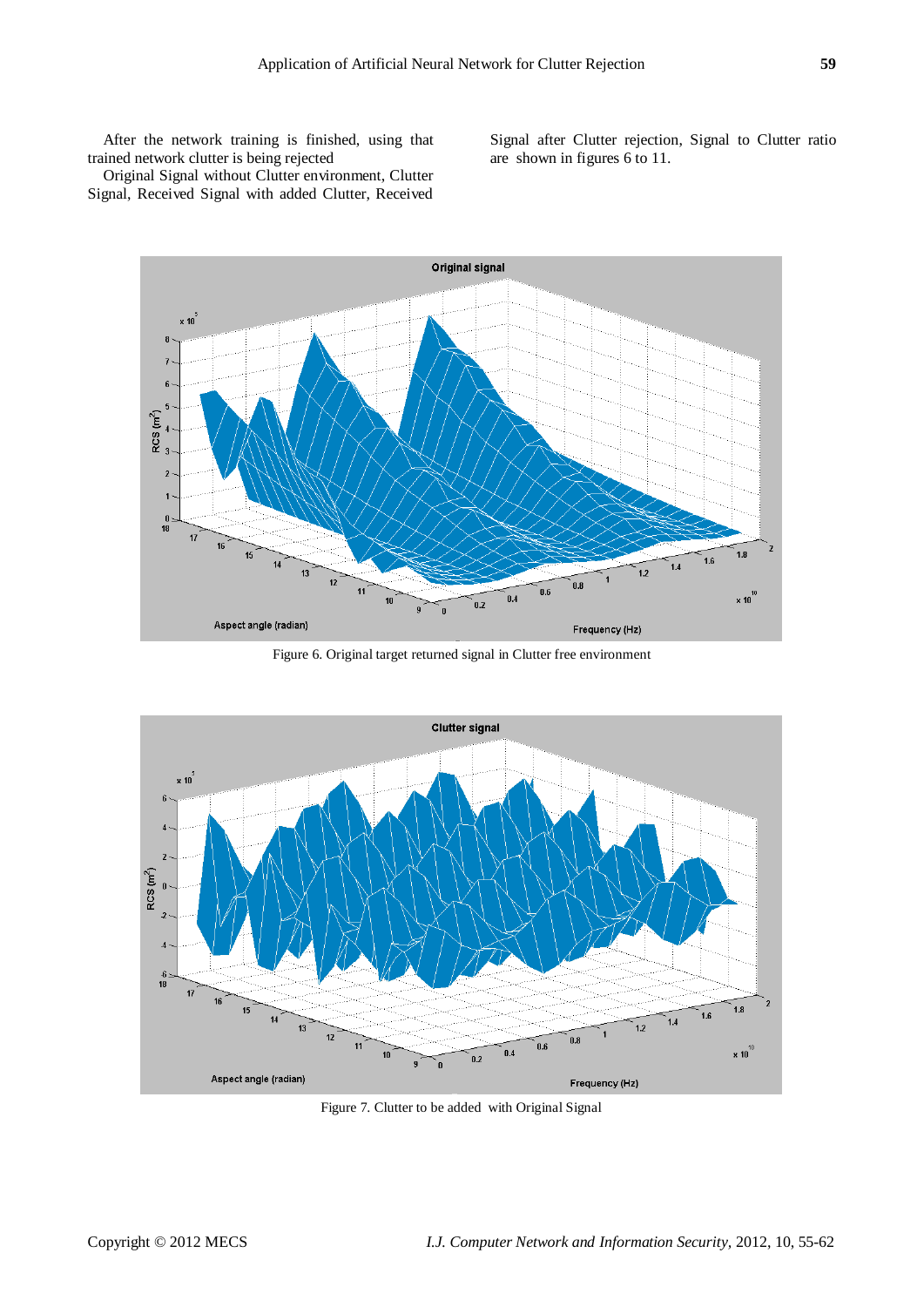

Figure 8. Cluttered Received Signal



Figure 9. Clutter rejected Received Signal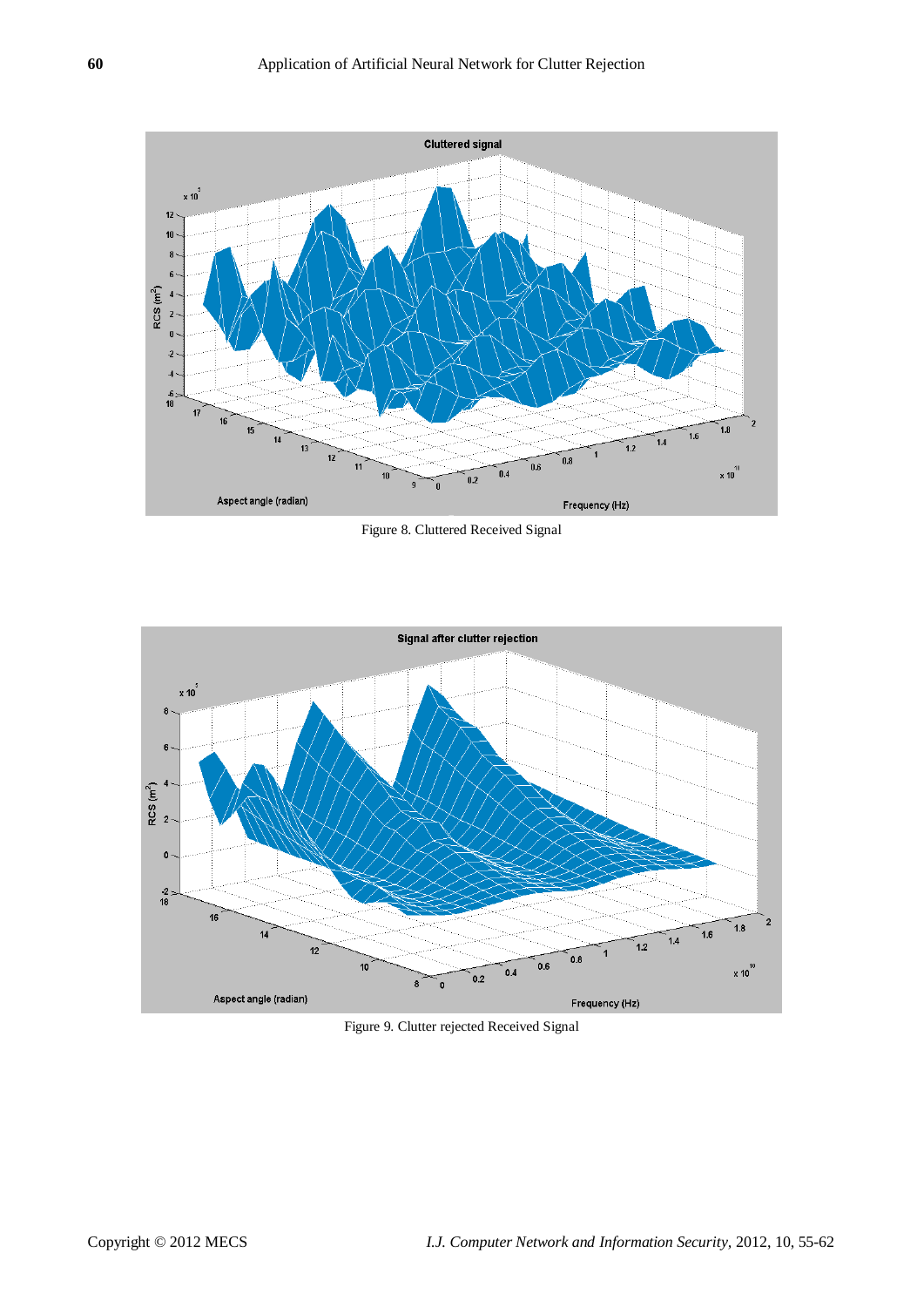

Figure 10. Ideal Signal Clutter ratio



Figure 11. Practically observed Signal to Clutter ratio

## IX.CONCLUSION

It can be observed that signal in figure 6 would be received if there is no clutter addition from the environment, but it is not possible in real scenario, signal in figure 9 is the received signal in practical case, by comparing both the figure it can be said that reception of signal is almost proper after clutter rejection, only some little variations are there when comparing Clutter rejected received signal with its counterpart in Ideal case. From figure 10 and figure 11 it can be noticed that Signal to Clutter ratio (SCR) in practical case has little variations comparing to Ideal

case SCR. So we can conclude that ANN is trained properly which is efficiently used for clutter rejection and this concept can be implemented in Radar systems for proper reception of signals from aircrafts, ground moving targets and sea based targets.

#### **REFERENCES**

[1] Bassem R. Mahafza (2000), "Radar Systems Analysis *and* Design *Using* MATLAB", article 12.1, CHAPMAN & HALL/CRC